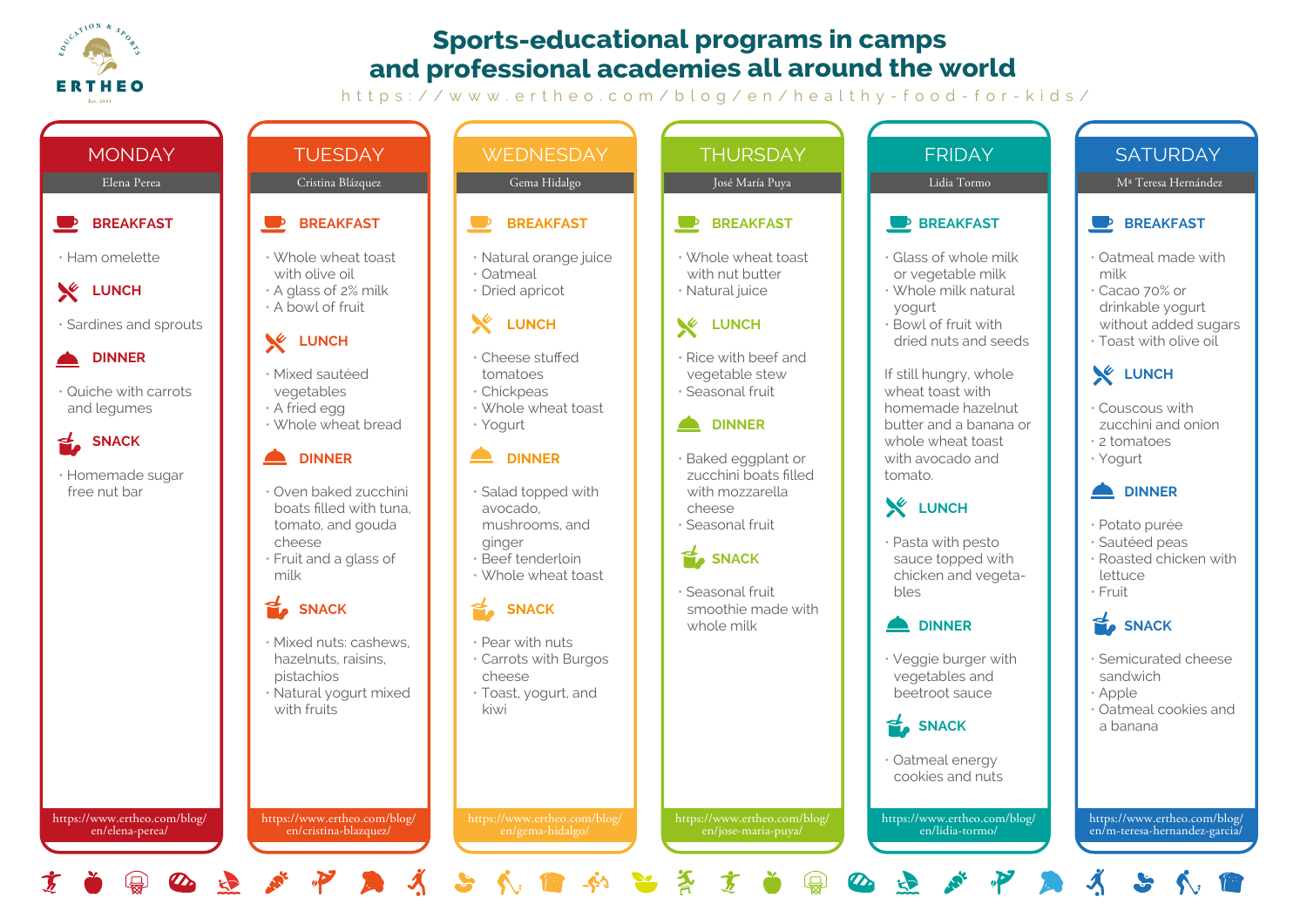

## **Sports-educational programs in camps and professional academies all around the world**

https://www.ertheo.com/blog/en/healthy-food-for-kids/

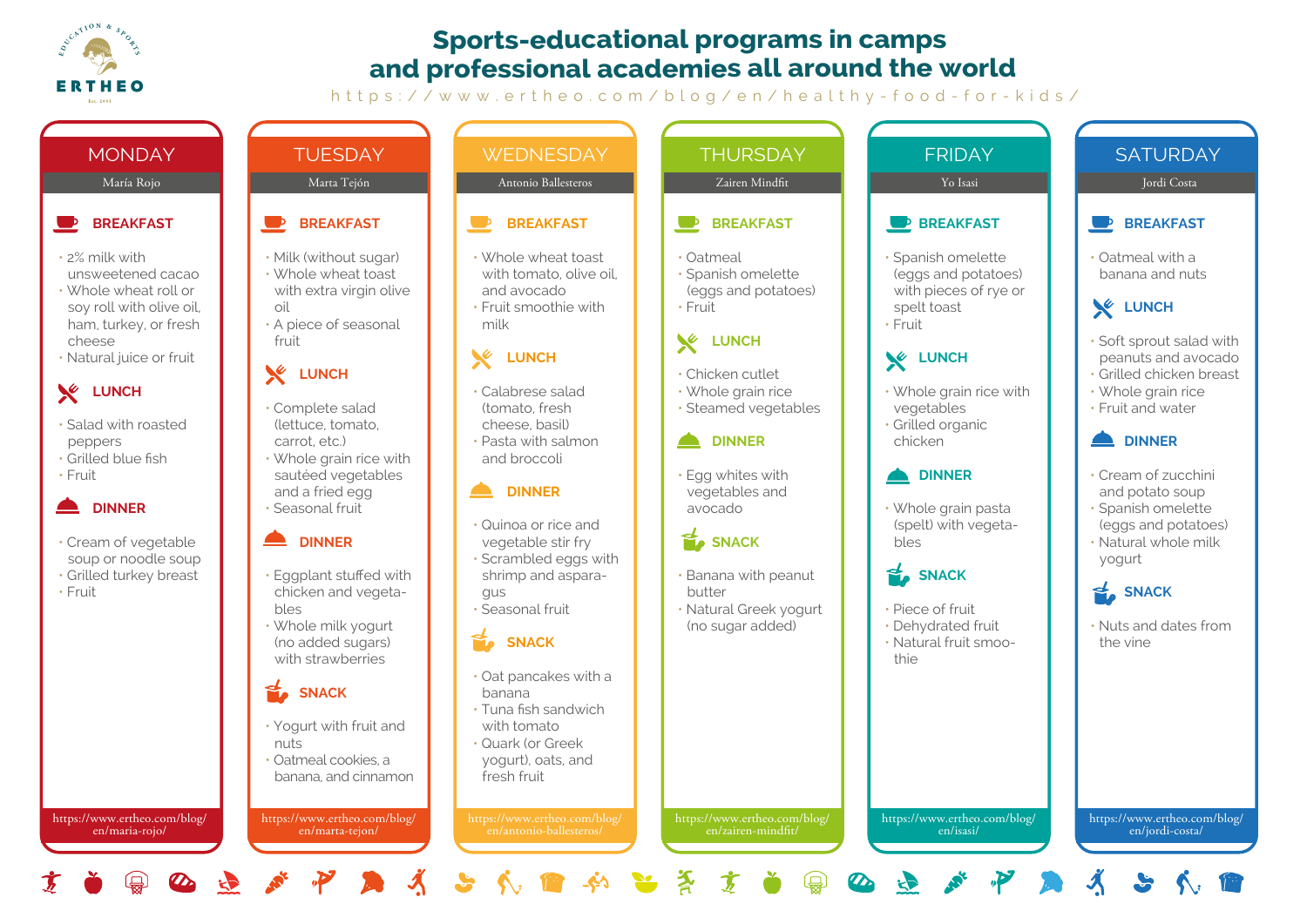

## **Sports-educational programs in camps and professional academies all around the world**

https://www.ertheo.com/blog/en/healthy-food-for-kids/